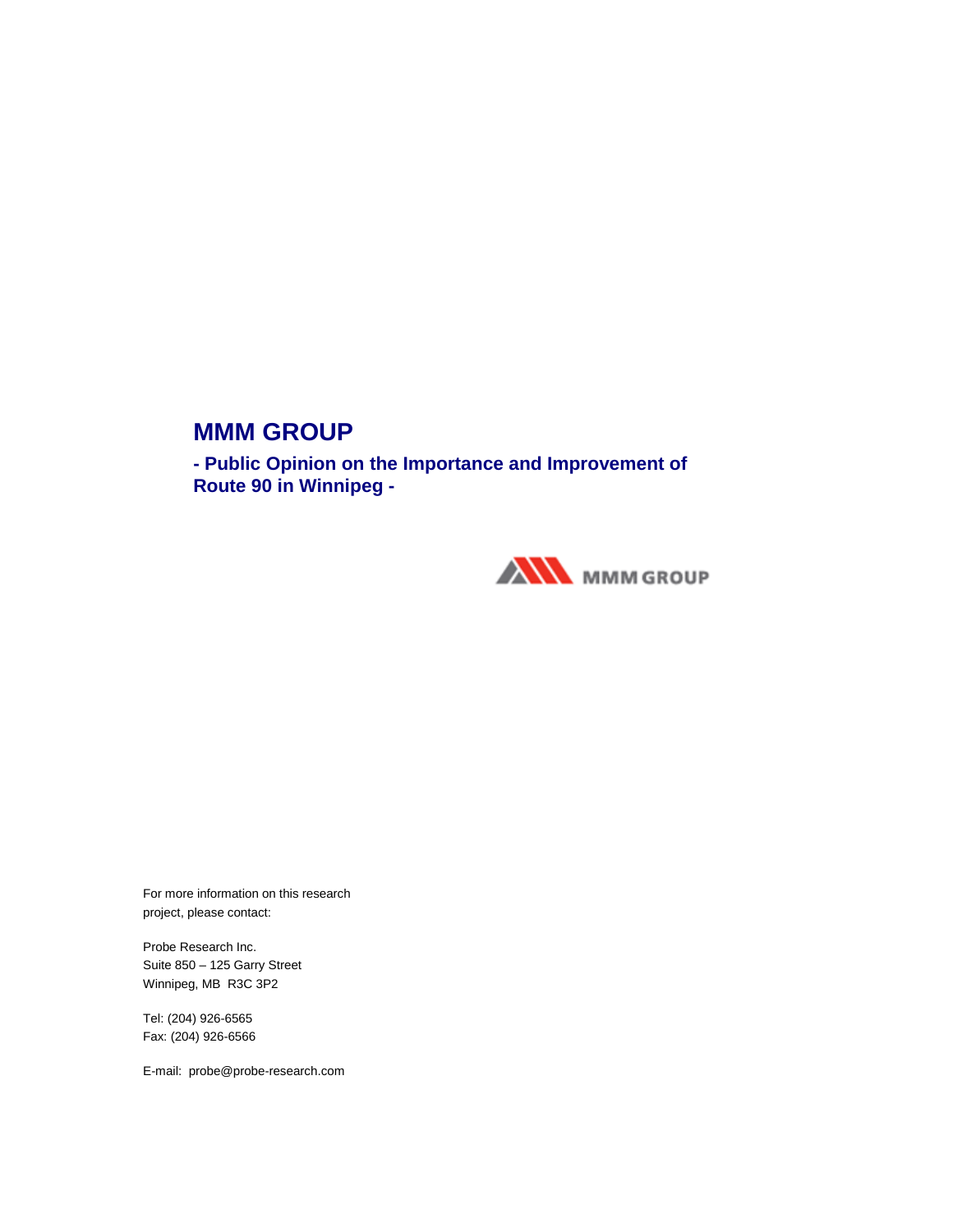# TABLE OF CONTENTS

| 1.0 |  |
|-----|--|
| 2.0 |  |
|     |  |
|     |  |
|     |  |
|     |  |
|     |  |
|     |  |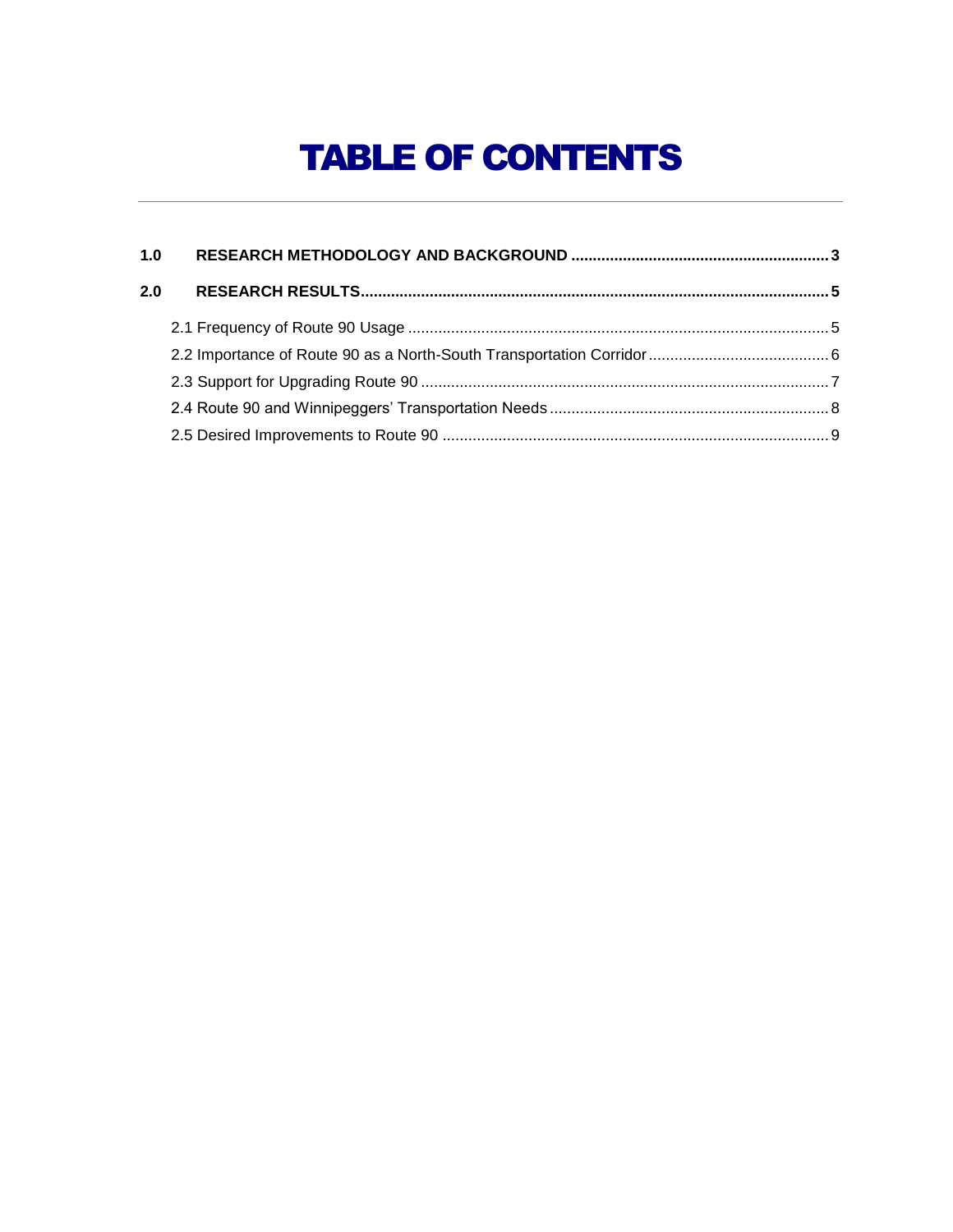### 1.0 RESEARCH METHODOLOGY AND BACKGROUND

MMM Group commissioned Probe Research Inc. to conduct a telephone survey of Winnipeg adults residing within a defined area bordering Route 90 in Winnipeg, Manitoba. The purpose of the study was to gain public opinion on route usage while examining the perceived suitability of this transportation route as it pertains to specific users. In addition, respondents were asked to provide suggestions for improving this stretch of Route 90. The section of Route 90 under study runs from Taylor Avenue north of the CN underpass to Ness Avenue near Polo Park, including the St. James Bridge and Portage Avenue interchange.

This survey was designed and conducted by Probe Research via telephone interviews taken between October 21 $\mathrm{st}$  and 22 $\mathrm{nd}$ , 2008 among a random and representative sampling of 303 adults residing within the specified sample area in Winnipeg. The sample area encompasses an area around the corridor from McGillivray Boulevard in the south, to Wellington Avenue in the north; to McCreary Road/Shaftesbury Boulevard/Winchester Street on the west and east to Waverley/Camden/Erin Streets.

| <b>TABLE 1</b>       |                                                                  |                                           |  |  |
|----------------------|------------------------------------------------------------------|-------------------------------------------|--|--|
| Area                 | <b>Surveyed</b><br><b>Population</b>                             | <b>Margin of Error</b><br>(95% certainty) |  |  |
| <b>Total Area</b>    | $n = 303$                                                        | $+5.63%$                                  |  |  |
| <b>Corridor Area</b> | $n = 150$                                                        | $+8.00%$                                  |  |  |
| Proximate Area       | $n = 153$                                                        | $+8.00%$                                  |  |  |
| City of Winnipeg     | $n = 537*$                                                       | $+4.23%$                                  |  |  |
|                      | *Winnipeg respondents familiar with area of Route 90 under study |                                           |  |  |

The following table illustrates the margins of error associated with specific survey populations:

\*Winnipeg respondents familiar with area of Route 90 under study

A city-wide survey mirroring these areas of inquiry was also conducted between September 15<sup>th</sup> and September 29<sup>th</sup> among 600 adults. These results are also presented in the following report and are used to illustrate attitudinal and behavioural differences between those near Route 90 and those in other areas of the city.

Modified random digit dialing was used to ensure that all Winnipeg adults residing within the specific area would have an equal opportunity to participate in this Probe Research Inc. survey. All data analysis was performed using SPSS statistical analysis software. No weighting has been applied to the data for this study.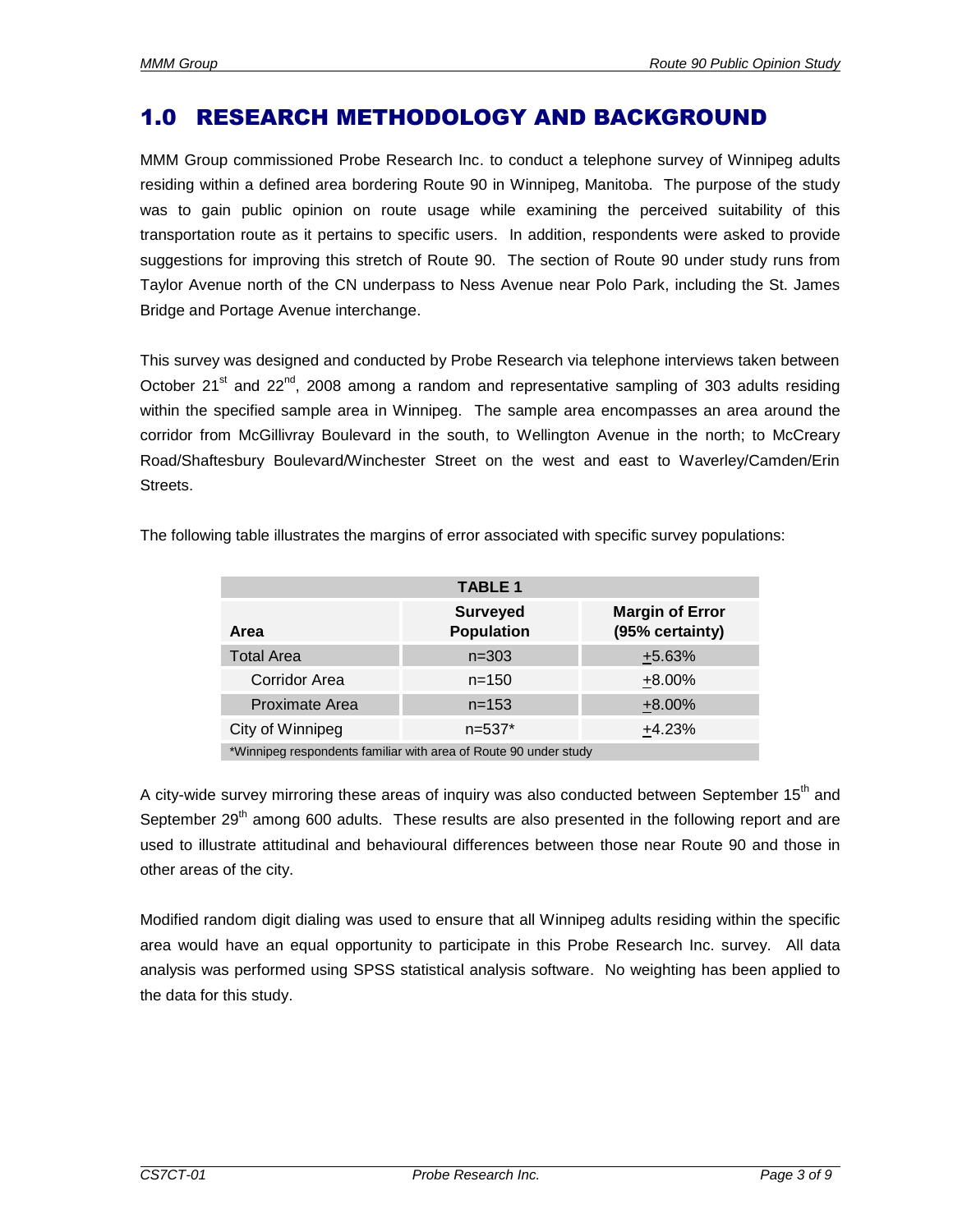For more information on this research project, please contact: Scott MacKay President Probe Research Inc. Suite 850 – 125 Garry Street Winnipeg, Manitoba R3C 3P2 Tel: (204) 926-6565 Fax: (204) 926-6566 E-mail: scott@probe-research.com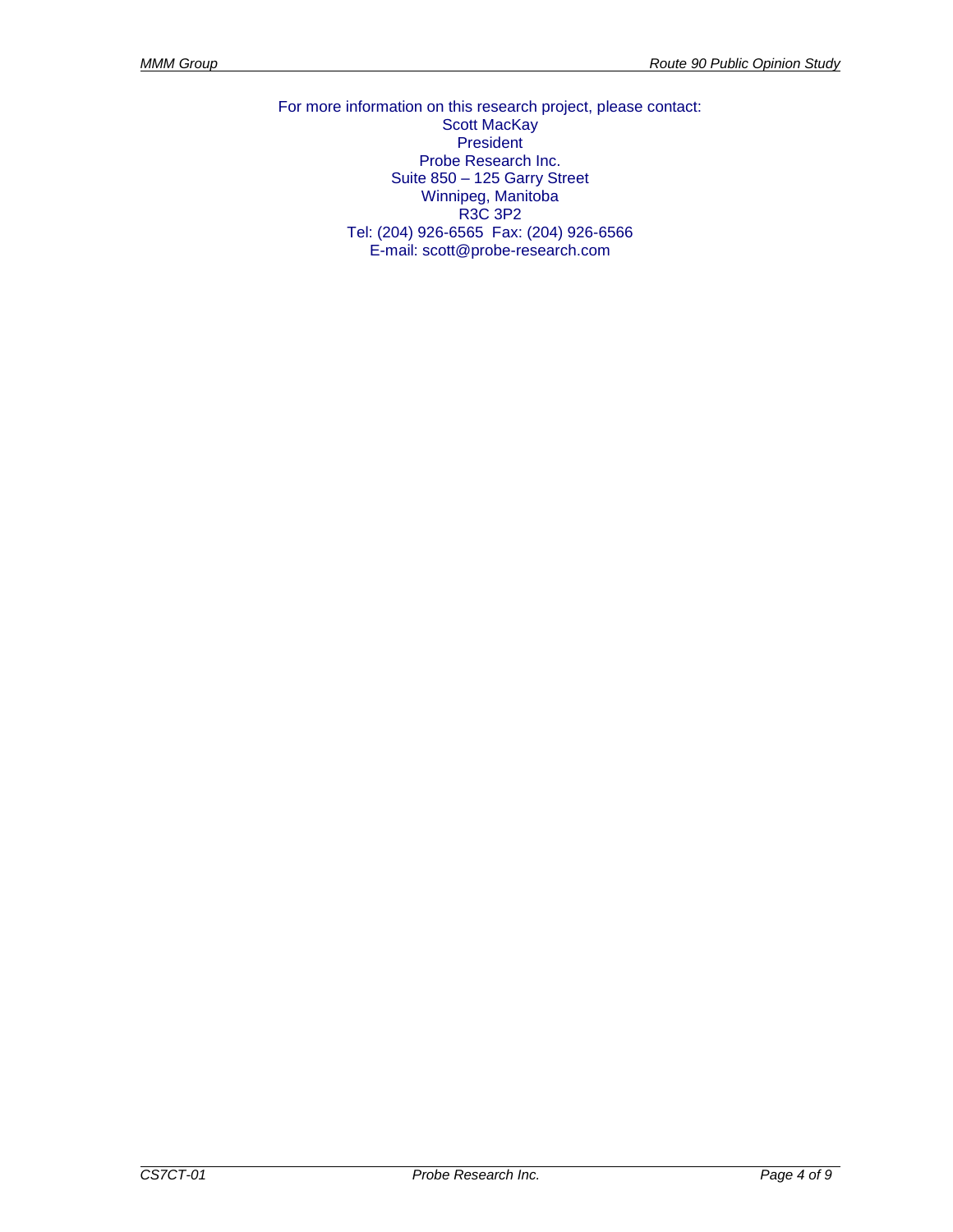## 2.0 RESEARCH RESULTS

#### 2.1 Frequency of Route 90 Usage

Area residents were asked how often they travel along any portion of Route 90 between Taylor Ave. and Ness Ave., regardless of which form of transportation they use.



*travel along any portion of Route 90 between Taylor and Ness? Would you say you travel along it…"*



\* Winnipeggers familiar with section of Route 90 under study

- Across the city, 29 percent travel on this route *more than once a week* and this figure rises to 67 percent among those in the area who report using this route this frequently. A further 12 percent of Winnipeggers overall and 15 percent of residents in this area say they travel this section of Route 90 at least *once a week.*
- Respondents living in the Corridor area were significantly more likely than those in the Proximate area to indicate they travel this portion of Route 90 *more than once a week* (75% versus 59% respectively).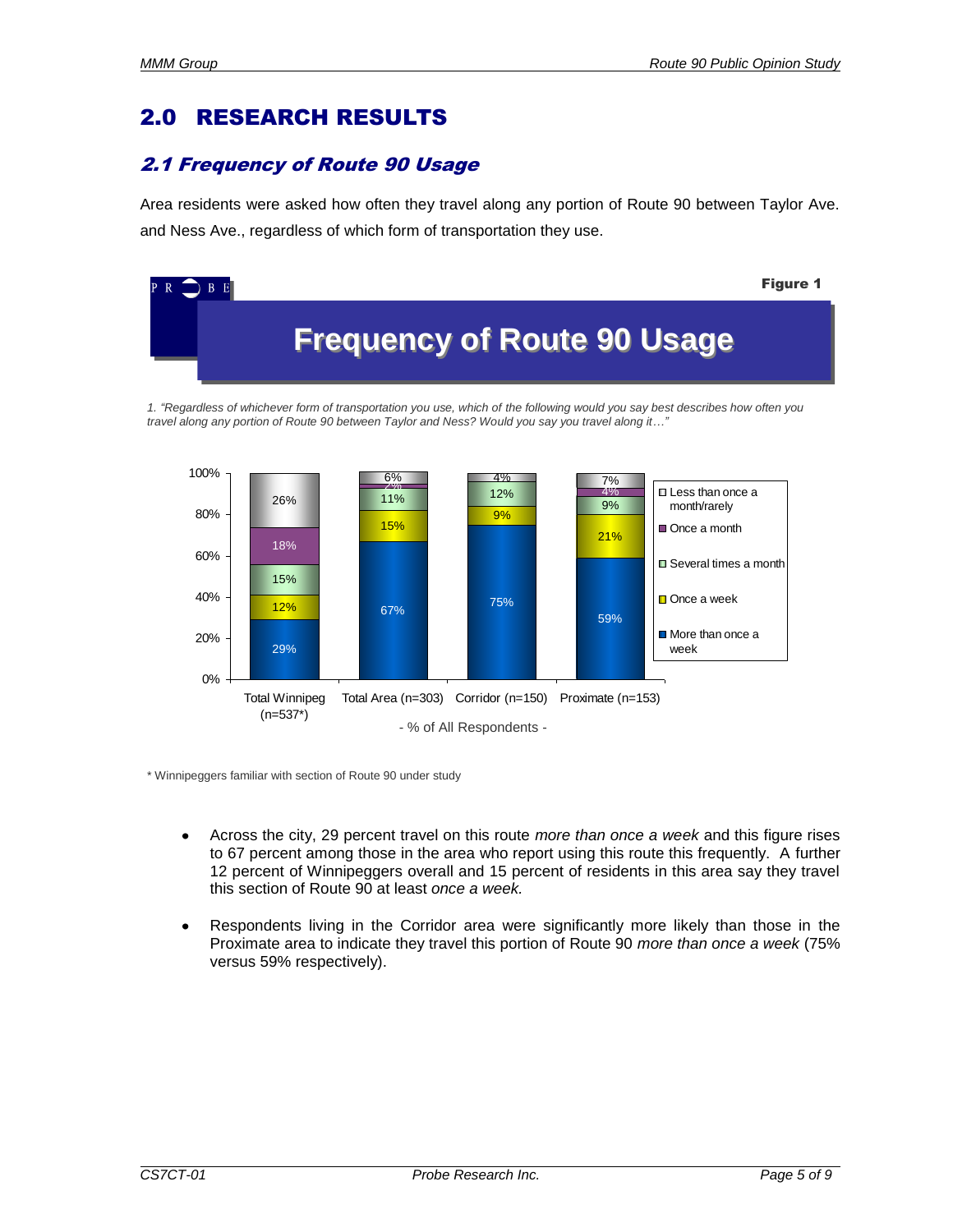#### 2.2 Importance of Route 90 as a North-South Transportation Corridor

Respondents were asked how important they perceived Route 90 to be as a major north-south transportation link in Winnipeg.



- % of All Respondents -

\* Winnipeggers familiar with section of Route 90 under study

- Virtually all respondents within the Corridor and Proximate areas report the view that this  $\bullet$ section of Route 90 is an important major north/south transportation link in Winnipeg (98%, including 91% "very" important). Only a mere two percent felt this was an unimportant transportation route.
- This assessment was echoed by Winnipeggers overall, where 93 percent felt this is an  $\bullet$ important transportation link.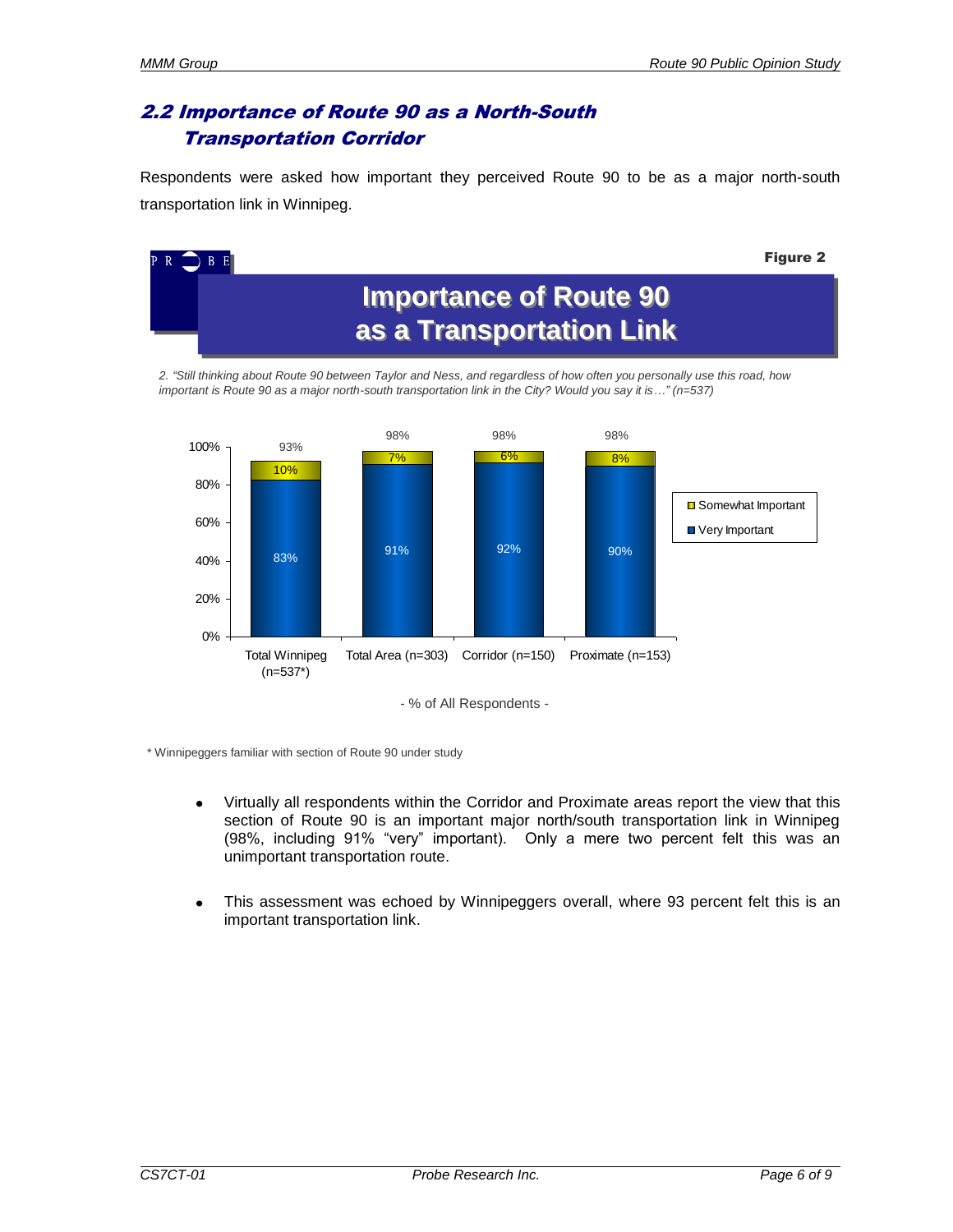#### 2.3 Support for Upgrading Route 90

Residents of this area were asked to indicate how important they felt it was for this section of Route 90 to be improved and upgraded including adding new lanes and introducing features that would make the route more accessible for pedestrians and cyclists.



- A solid majority of respondents in the area regardless of whether they resided in either the Corridor or Proximate areas - support the notion of improving and upgrading this section of Route 90 (89% important including 72% "very" important and 17% "somewhat important"). Only six percent felt it was not important to upgrade this section (3% "not very" and 3% "not at all" important).
- Not surprisingly, respondents who are frequent users of Route 90 (more than twice a week) were significantly more likely than those who travel this portion of the road less often, to indicate that improvements/upgrades are "very" important (78% versus 60%).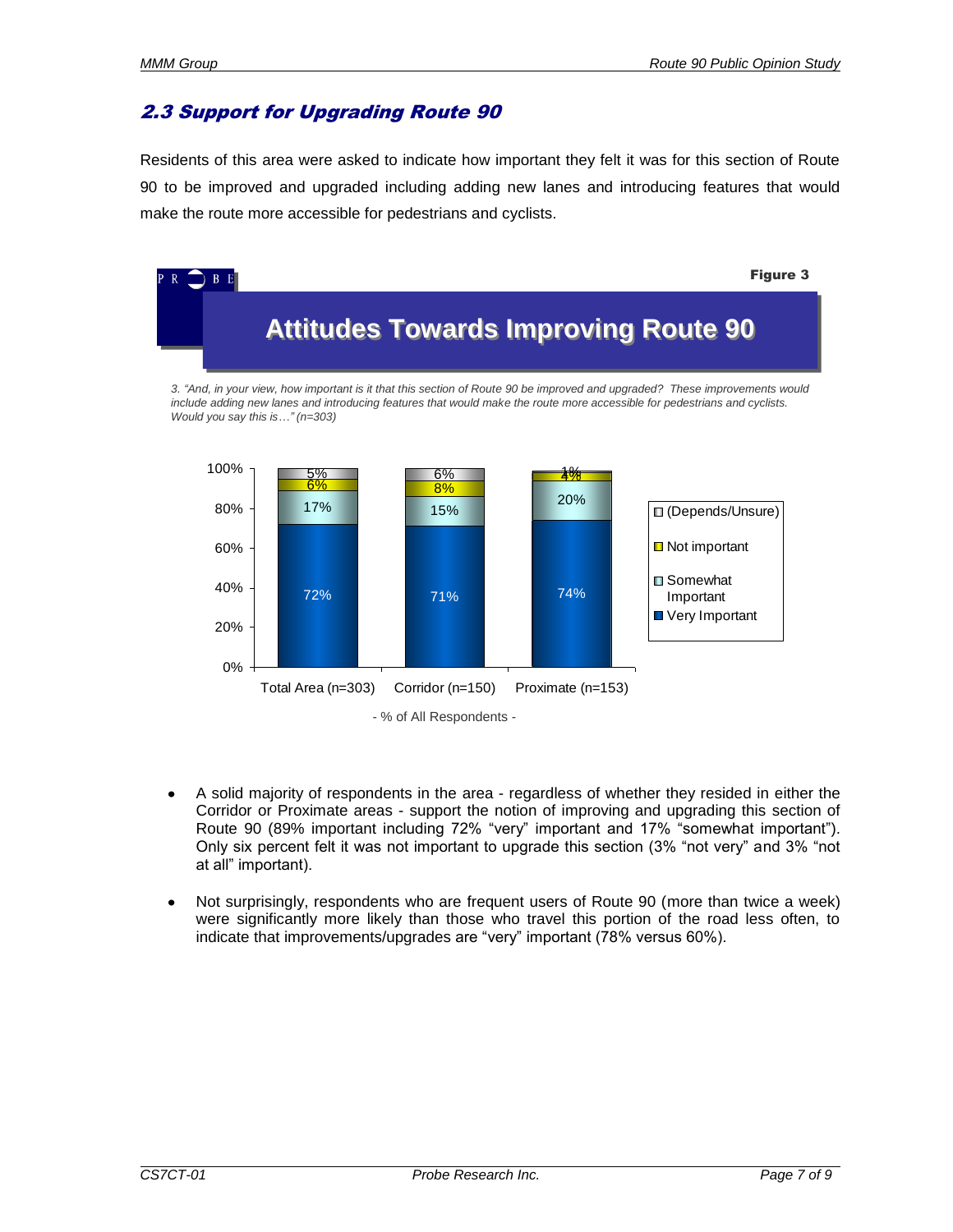#### 2.4 Route 90 and Winnipeggers' Transportation Needs

Respondents were asked to rate how well Route 90 meets the needs of the city's motorists, transit users, truckers and commercial operators, pedestrians and cyclists. Respondents were less than enthusiastic that this roadway met the needs of any group of users, especially when looking at the proportion of respondents that felt various user types were having their needs "very well" met.



*4. "I am going to read you some of the groups of people who use Route 90 between Taylor and Ness, and I would like you to tell me how well you think this road meets the needs of those types of users. The first one is… Would you say this part of Route 90 meets their needs very well, somewhat well, not very well or not well at all?"*



- % of Respondents Indicating Route 90 Meets Needs "Very" or "Somewhat" Well -

- Most respondents felt that Route 90 serves the needs of Winnipeg's *car drivers* at least fairly well (70% well, including 21% "very" well). Slightly fewer than one-half of citizens in the total study area felt that this stretch of Route 90 met the needs of *commercial users* (46%). For their part, 45 percent of respondents felt that *transit users'* needs were being met while onequarter (26%) were unable to offer an opinion on how well Route 90 suits the needs of those who ride the bus. Around one-third (35%) felt *pedestrians'* needs were being met, while only 13 percent felt this was the case for *cyclists*.
- Winnipeggers overall had the same patterns of opinion in terms of Route 90's ability to meet the needs of these various user groups, as did those who reside within the vicinity of this major transportation artery.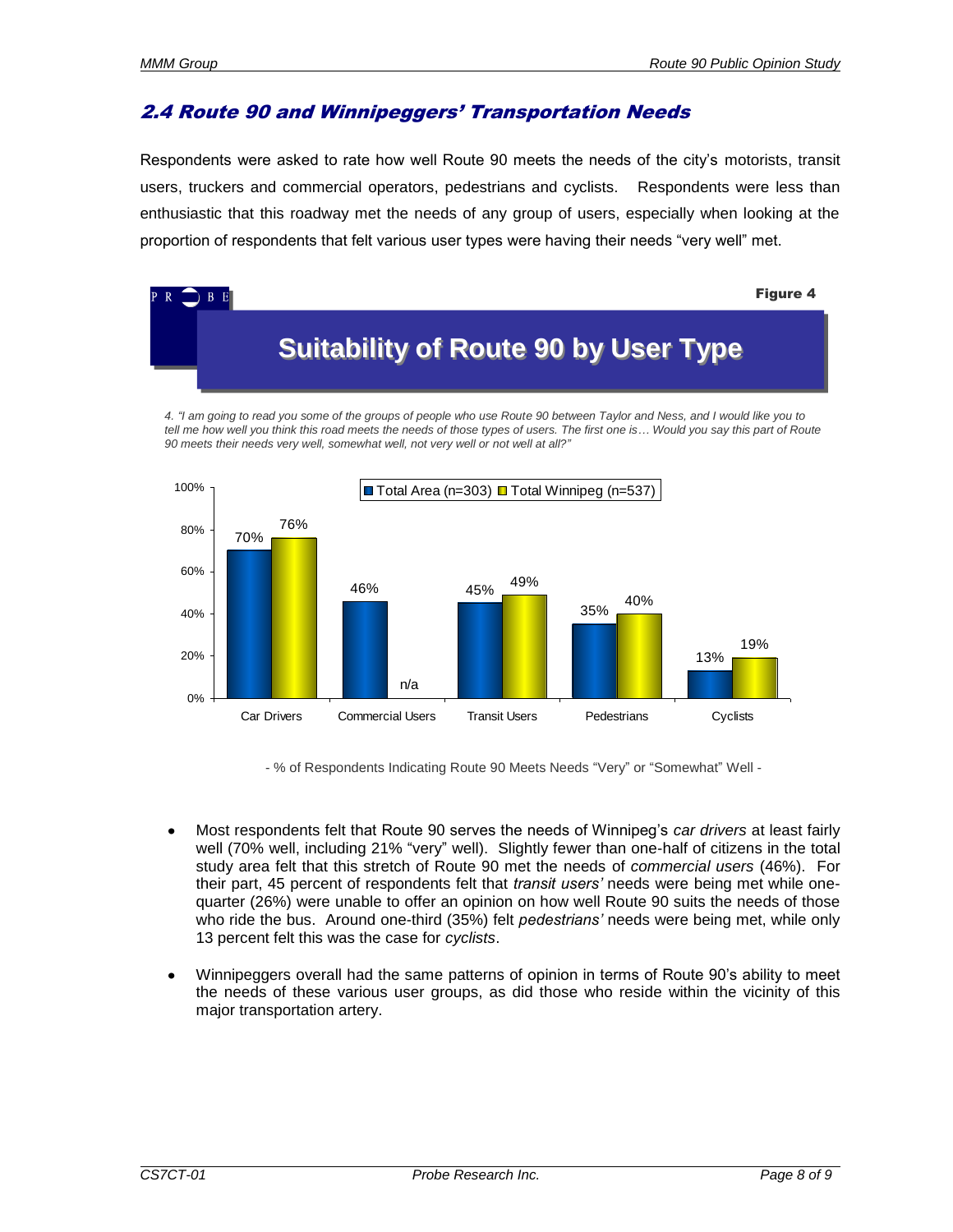#### 2.5 Desired Improvements to Route 90

Respondents were asked to volunteer advice as to what should be done to improve the section of Route 90 between Taylor Ave. and Ness Ave. Widening or adding lanes to this section of roadway dwarfed all other volunteered improvements with this suggestion being particularly prominent among those residing in the vicinity of this route.



\* Winnipeggers familiar with section of Route 90 under study

- Many residents indicated that their ideal version of Route 90 would be *wider* (68%), would have a *better system of traffic lights* (25%), would feature *bicycle lanes* (16%) or would have a *higher speed limit* (11%). Around one-in-ten offered that *fixing potholes and general maintenance* would improve this part of Route 90 (10%). Fewer respondents felt *a reduction in the number of trucks* would be an improvement (7%), *a pedestrian overpass or sidewalks* (6%), the *addition of diamond lanes or rapid transit* (5%) or *converting this roadway to a freeway* (2%) would benefit this stretch of the road. Other improvements can be found in the detailed tabular results.
- Those who live in the area around Route 90 were far more likely than those who live in the rest of the City of Winnipeg to indicate that additional traffic lanes (68% versus 46%) and making the traffic light system better (25% versus 15%) would be most welcome improvements to this motorway However, more residents of Winnipeg in general felt that adding bicycle lanes would be an improvement, compared to those who live in the area (26% versus 16%).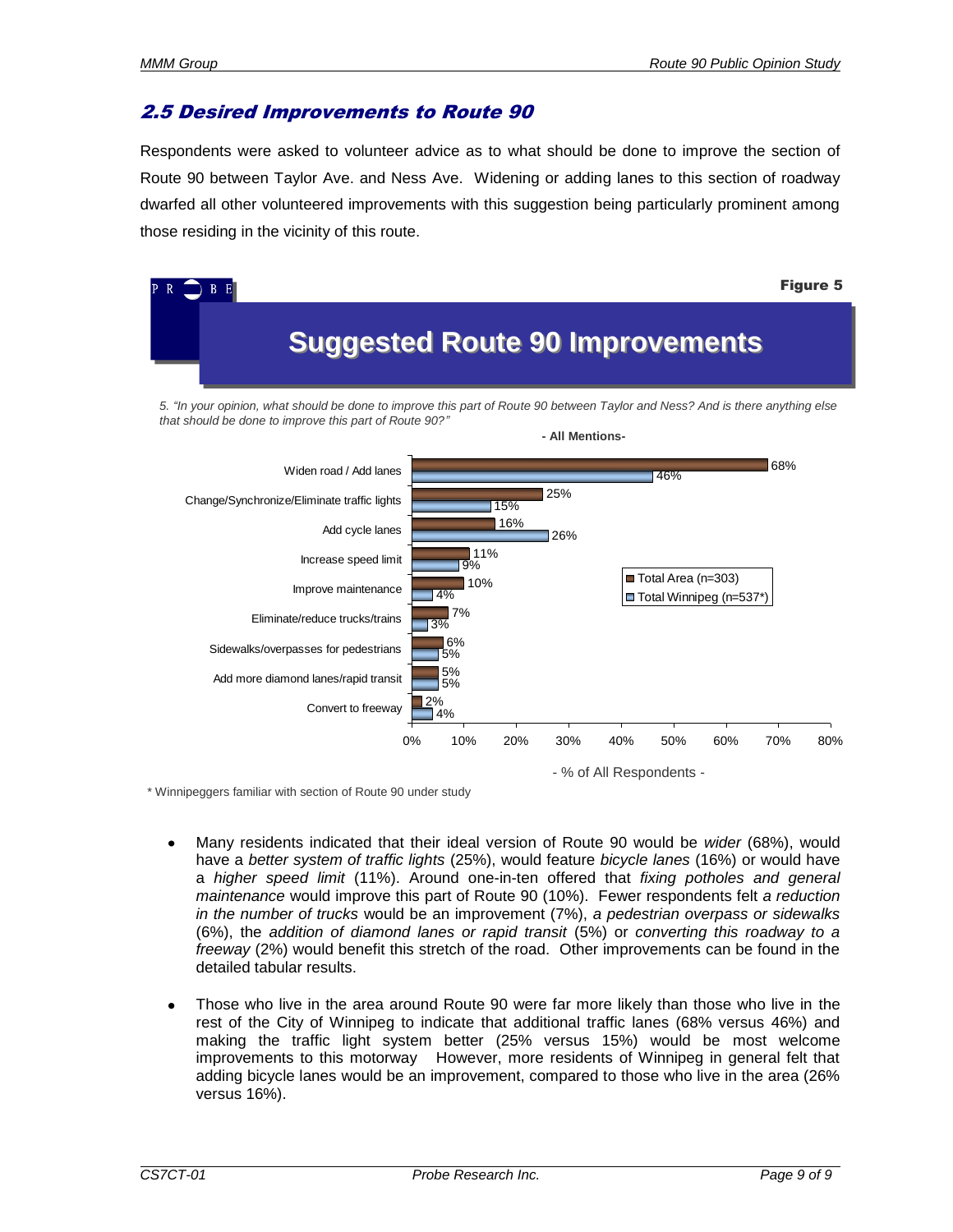Appendix I

Map of Survey Area